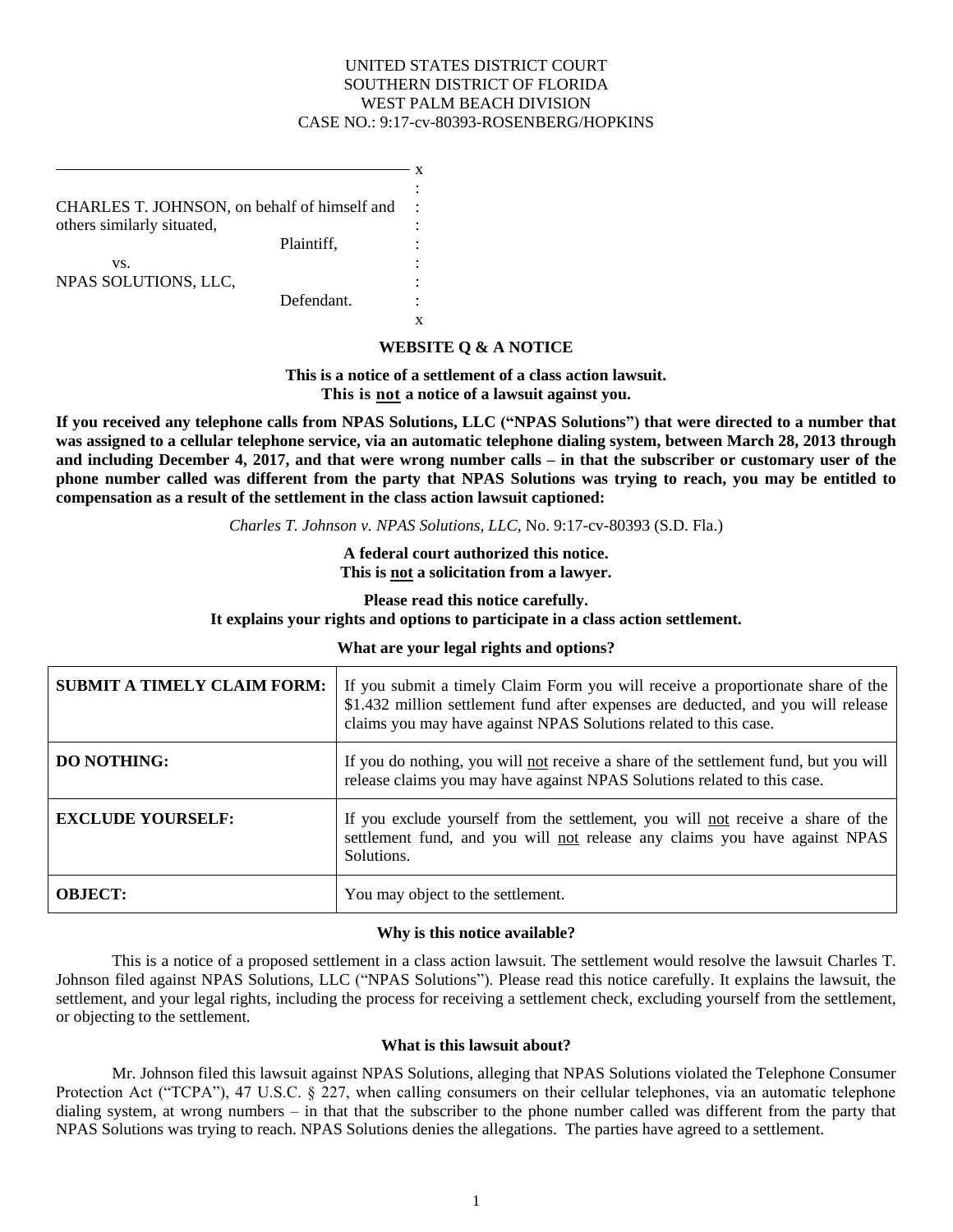### **Why is this a class action?**

In a class action, one or more people called "class representatives" file a lawsuit on behalf of people who have similar claims. All of these people together are a "class" or "class members." The Court accordingly resolves claims for all class members, except for those who exclude themselves from the class.

### **Why is there a settlement?**

Mr. Johnson, on the one hand, and NPAS Solutions, on the other, have agreed to settle the lawsuit to avoid the time, risk, and expense associated with it, and to achieve a final resolution of the disputed claims. Under the settlement, class members will obtain a payment in settlement of the claims that Mr. Johnson raised in the lawsuit. Mr. Johnson and his attorneys think the settlement is best for all class members.

### **How do you know if your claims are included in the settlement?**

This settlement resolves claims on behalf of the following class:

All persons in the United States who (a) received calls from NPAS Solutions, LLC between March 28, 2013 and December 4, 2017 that (b) were directed to a phone number assigned to a cellular telephone service, (c) for which NPAS Solutions' records contain a "WN" designation, and (d) were placed using an automatic telephone dialing system.

NPAS Solutions has identified approximately 179,642 unique cellular telephone numbers that fall within the class definition.

### **What does the settlement provide?**

NPAS Solutions will establish a settlement fund in the amount of \$1,432,000.00. Out of the settlement fund, NPAS Solutions will pay:

- a. Settlement compensation to the class members;
- b. The costs and expenses of administrating the class action settlement;
- c. An award of attorneys' fees, subject to the Court's approval;
- d. Costs and expenses incurred litigating this matter, subject to the Court's approval; and
- e. An incentive award to Mr. Johnson, subject to the Court's approval.

Each class member who submits a timely and valid Claim Form will be entitled, subject to the provisions of the settlement agreement, to his or her equal share of the settlement fund as it exists after deducting:

a. Costs and expenses of administrating the class action settlement, which will not exceed \$275,000;

b. Attorneys' fees in an amount not to exceed 30 percent of the settlement fund, subject to the Court's approval;

- c. Costs and expenses not to exceed \$6,000, subject to the Court's approval; and
- d. An incentive awards for Mr. Johnson, not to exceed \$6,000, subject to the Court's approval.

### **How can you get a payment?**

You must mail a valid Claim Form to the Johnson v. NPAS Solutions Settlement Administrator, P.O. Box 404042, Louisville, KY 40233-4042 postmarked by **March 19, 2018**. Or you must submit a valid claim through www.JohnsonNPASSolutionsSettlement.com or by calling 866-650-4059 by **March 19, 2018**.

# **When will you be paid?**

If the Court grants final approval of the settlement, settlement checks will be mailed to class members who timely mailed or submitted valid Claim Forms no later than 45 days after the judgment in the lawsuit becomes final. If there is an appeal of the settlement, payment may be delayed.

## **What rights are you giving up in this settlement?**

Unless you exclude yourself from the settlement, you will be considered a member of the class, which means you give up your right to sue or continue a lawsuit against NPAS Solutions over the released claims. Giving up your legal claims is called a release. Unless you formally exclude yourself from the settlement, you will release your claims against NPAS Solutions.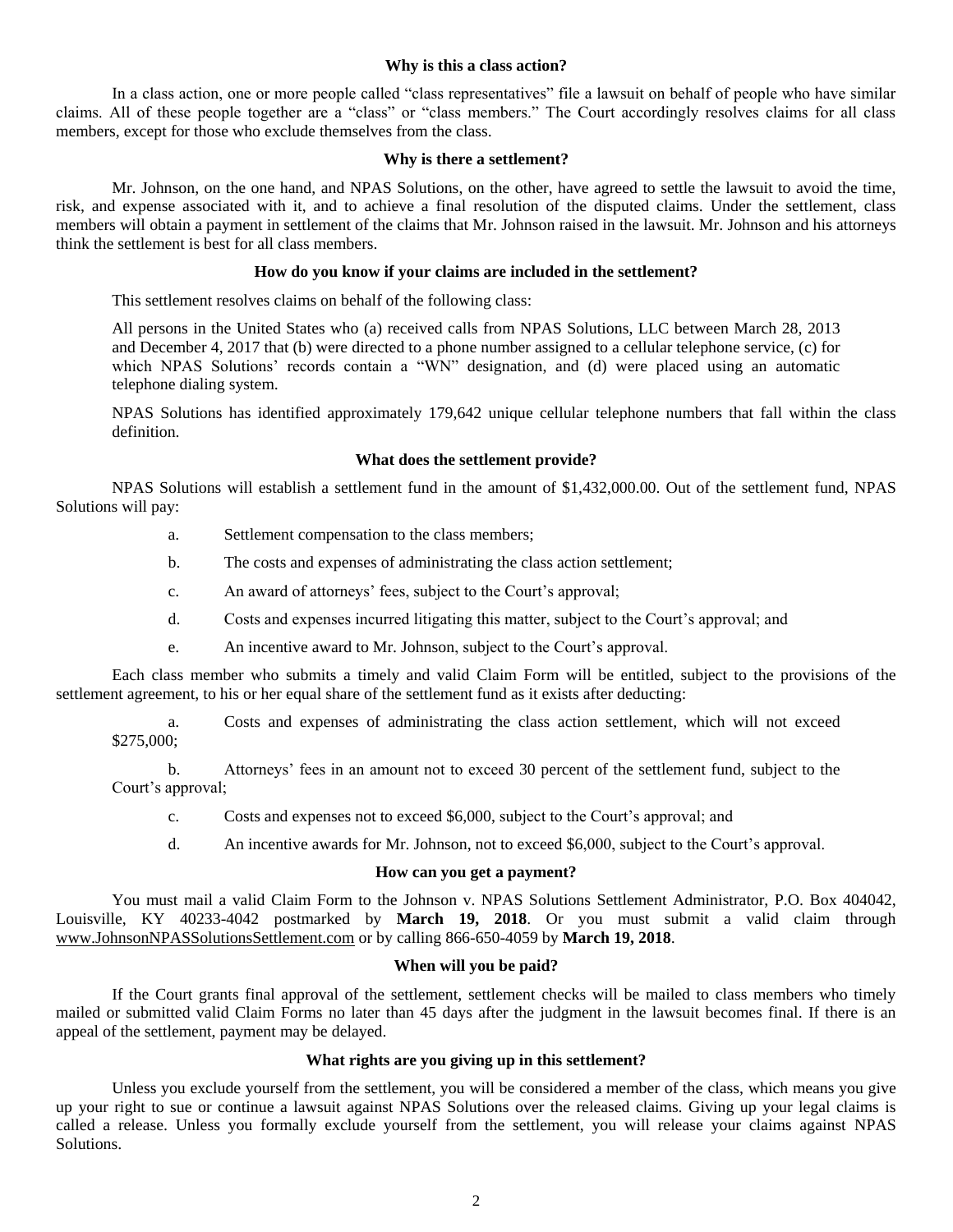For more information on the release, released parties, and released claims, you may obtain a copy of the class action settlement agreement from the Clerk of the United States District Court for the Southern District of Florida, or on the settlement website, www.JohnsonNPASSolutionsSettlement.com.

### **How can you exclude yourself from the settlement?**

You may exclude yourself from the settlement, in which case you will not receive a payment. If you wish to exclude yourself from the settlement, you must mail a written request for exclusion to the claims administrator, at the address set forth below, postmarked by **March 19, 2018**.

### **Johnson v. NPAS Solutions Settlement Administrator P.O. Box 404042 Louisville, KY 40233-4042**

You must include in your request for exclusion your:

- a. Full name;
- b. Address;
- c. Telephone number called by NPAS Solutions demonstrating that you are a member of the Class; and
- d. A clear and unambiguous statement that you wish to be excluded from the settlement, such as "I request to be excluded from the settlement in the Johnson v. NPAS Solutions action."

You must sign the request personally. If any person signs on your behalf, that person must attach a copy of the power of attorney authorizing that signature.

### **When and where will the Court decide whether to approve the settlement?**

The Court will hold a final fairness hearing on **May 7, 2018** at **11:00 a.m**. The hearing will take place in the United States District Court for the Southern District of Florida, Paul G. Rogers Federal Building and Courthouse, 701 Clematis Street, Courtroom 2, West Palm Beach, FL 33401. At the final fairness hearing, the Court will consider whether the settlement is fair, reasonable, and adequate and, if so, whether final approval of the settlement should be granted. The Court will hear objections to the settlement, if any. The Court may make a decision at that time, postpone a decision, or continue the hearing.

#### **Do you have to attend the hearing?**

No. You are not required to attend the hearing. But you are welcome to attend the hearing at your own expense. You cannot speak at the hearing if you have excluded yourself from the class settlement. Once you have excluded yourself, the class settlement does not affect your legal rights.

### **What if you want to object to the settlement?**

If you do not exclude yourself from the settlement, you can object to the settlement if you do not believe it is fair, reasonable, and adequate. If you wish to object, you must mail a written notice of objection, postmarked by **March 19, 2018**, to class counsel, NPAS Solutions' attorneys, and to the Court, at the following addresses:

| Class Counsel:                 | Defendant's Counsel:     | Court:                               |
|--------------------------------|--------------------------|--------------------------------------|
| Michael L. Greenwald           | Maura K. Monaghan        | U.S. District Court for the Southern |
| Greenwald Davidson Radbil PLLC | Debevoise & Plimpton LLP | District of Florida                  |
| 5550 Glades Rd., Suite 500     | 919 Third Ave.           | Paul G. Rogers Federal Building and  |
| Boca Raton, FL 33431           | New York, NY 10022       | Courthouse                           |
|                                |                          | 701 Clematis Street                  |
|                                |                          | West Palm Beach, FL 33401            |

You must include in your objection your:

- e. Full name;
- f. Address;
- g. Telephone number called by NPAS Solutions to demonstrate that you are a member of the Settlement Class;
- h. A statement of the specific objection(s);
- i. The grounds for the objection(s);
- j. Identification of any documents to show that you are a member of the Settlement Class or which you desire the Court to consider; and
- k. A statement noting whether you intend to appear at the fairness hearing.